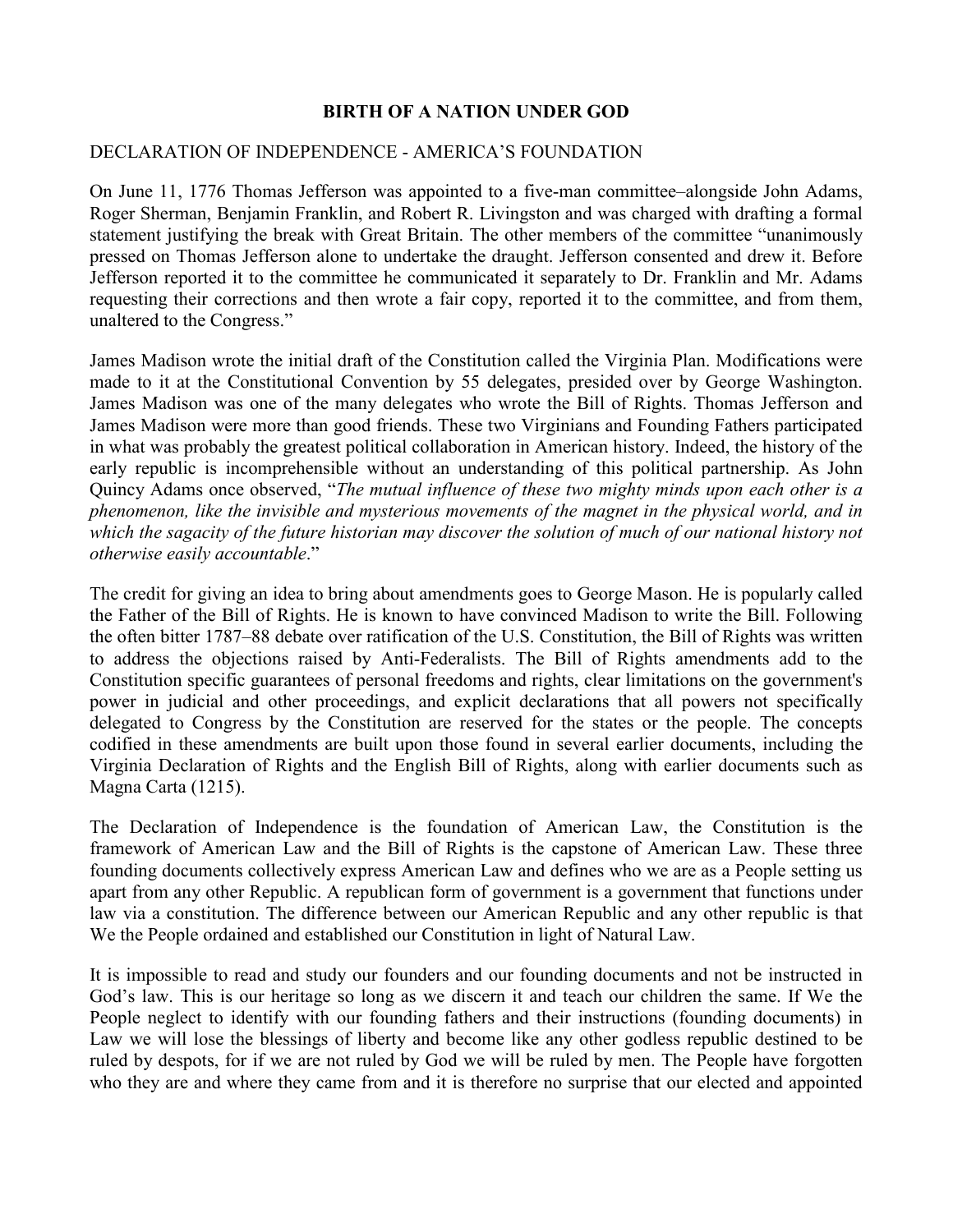servants have also. It is the duty of those who come to an understanding of these things to revive liberties flame and spread the knowledge of this truth, join us at www.NationalLibertyAlliance.org.

# **AMERICA WAS FOUNDED UPON "EIGHT ANCIENT PRINCIPLES"<sup>1</sup>**

*The man who discovered America's freedom formula!* 

It is doubtful that any of the Founders could have brought to this assignment a more profound and comprehensive training in history and political philosophy than Thomas Jefferson. Even by modern standards, the depth and breadth of his education are astonishing. Here is a summary of his background:

Jefferson had begun the study of Latin, Greek, and French at the age of nine. At the age of sixteen he had entered the College of William and Mary at Williamsburg as an advanced student. At the age of nineteen he had graduated and immediately commenced five years of intensive study with George Wythe, the first professor of law in America. During this period he often studied twelve to fourteen hours per day. When he was examined for the bar he seemed to know more than the men who were giving him the examination.

By the time Jefferson had reached early adulthood, he had gained proficiency in five languages. He had studied the Greek and Roman classics. He had studied European and English history. He had carefully studied both the Old and New Testaments.

While studying the history of ancient Israel, Jefferson made a significant discovery. He saw that at one time the Israelites had practiced the earliest and most efficient form of representative government. As long as the Israelites followed their fixed pattern of constitutional principles, they flourished. When they drifted from it, disaster overtook them. Jefferson thereafter referred to this constitutional pattern as the "ancient principles."

Jefferson was also surprised to find that the Anglo-Saxons somehow got hold of some of these "ancient principles" and followed a pattern almost identical to that of the Israelites, until around the eighth century A.D. It is interesting that when Jefferson was writing his drafts for the Virginia constitution he was already emphasizing the need to return to the "ancient principles."

For seventeen days-Jefferson composed and revised his rough draft of the Declaration of Independence. The major portion of the Declaration is taken up with a long series of charges against King George III. However, these were nearly all copied from Jefferson's drafts of the Virginia Constitution and his Summary View of the Rights of British America. To copy these charges into the Declaration would not have taken him more than a single day. What was he doing the other sixteen days?

<sup>&</sup>lt;sup>1</sup> Eight ancient principles, excerpts from "The Making of America," by W. Cleon Skousen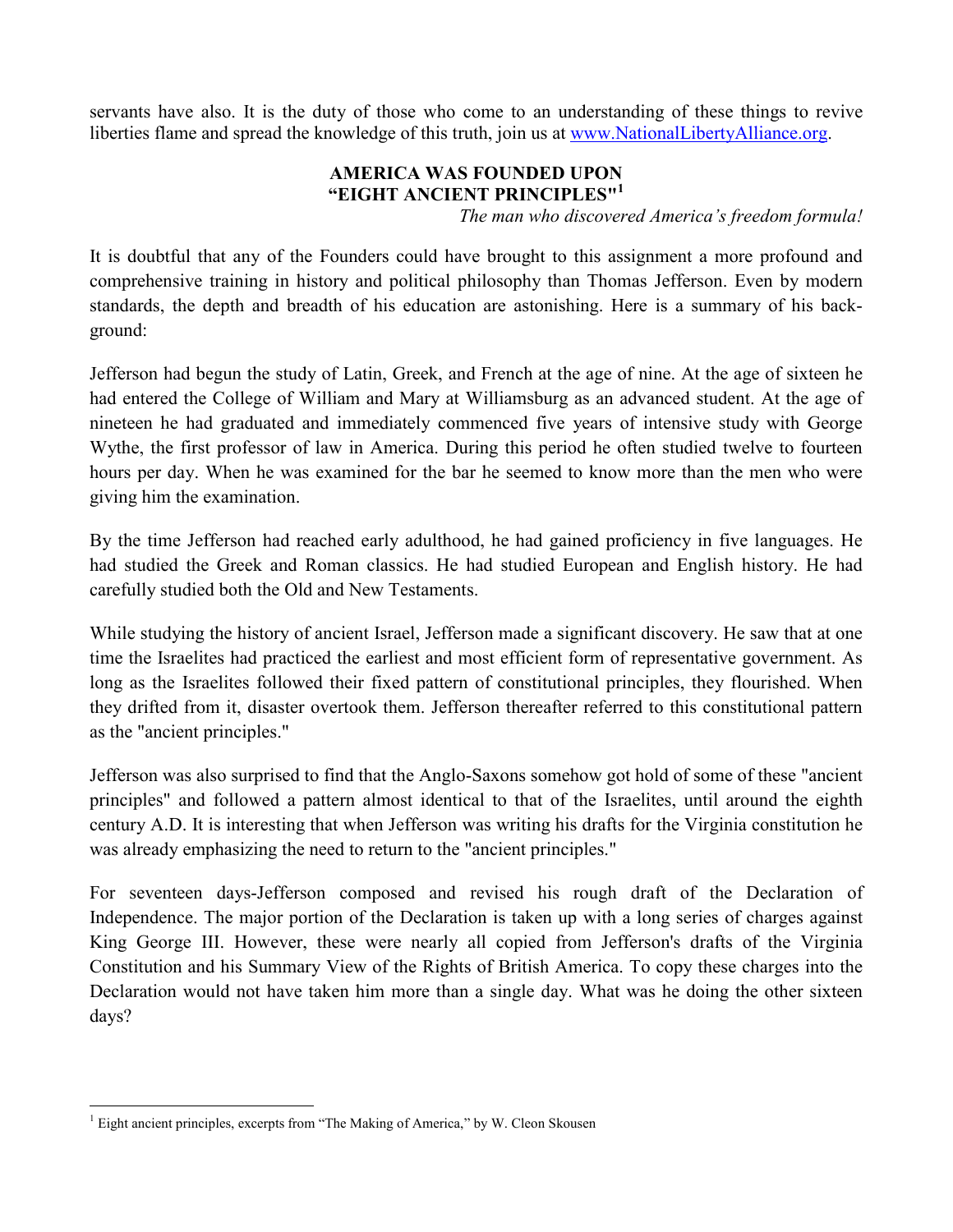It appears that he spent most of the remaining time trying to structure into the first two paragraphs at least eight of the "ancient principles" which he had come to admire. His views on each of these principles are rounded out in other writings, and from these various sources we are able to identify the following fundamental principles in the first two paragraphs of the Declaration of Independence:

- 1) Sound government should be based on eight self-evident truths. These truths should be so obvious, so rational, and so morally sound that their authenticity is beyond reasonable dispute.
- 2) The equal station of mankind here on earth is a cosmic reality, an obvious and inherent aspect of the law of nature and of nature's God.
- 3) This presupposes (as a self-evident truth) that the Creator made human beings equal in their rights, equal before the bar of justice, and equal in his sight. (*Of course, individual attributes and personal circumstances in life vary widely*.)
- 4) These rights which have been bestowed by the Creator on each individual are unalienable; that is, they cannot be taken away or violated without the offender coming under the judgment and wrath of the Creator. A person may have other rights, such as those which have been created as a "vested" right by statute, but vested rights are not unalienable. (*Our three branches of government have vested rights.*) They can be altered or eliminated at any time. Writing the Declaration of Independence
- 5) Among the most important of the unalienable rights are the right to life, the right to liberty, and the right to pursue whatever course of life a person may desire in search of happiness, so long as it does not invade the inherent rights of others.
- 6) The most basic reason for a community or a nation to set up a system of government is to assure its inhabitants that the rights of the people shall be protected and preserved.
- 7) And because this is so, it follows that no office or agency of government has any right to exist except with the consent of the people or their representatives.
- 8) It also follows that if a government, either by malfeasance or neglect, fails to protect those rightsor, even worse, if the government itself begins to violate those rights - then it is the right and duty of the people to regain control of their affairs and set up a form of government which will serve the people better.

### **U.S. CONSTITUTION'S PRIME DIRECTIVE FRAMED UPON THE EIGHT ANCIENT PRINCIPLES**

**PREAMBLE:** We the people of the United States, in order to form a more perfect union, establish justice, insure domestic tranquility, provide for the common defense, promote the general welfare, and secure the blessings of liberty to ourselves and our posterity, do ordain and establish this Constitution for the United States of America.

## **SUPREME LAW OF THE LAND**

**ARTICLE VI CLAUSE 2:** This Constitution, and the laws of the United States which shall be made in pursuance thereof; and all treaties made, or which shall be made, under the authority of the United States, shall be the supreme law of the land; and the judges in every state shall be bound thereby, anything in the Constitution or laws of any State to the contrary notwithstanding.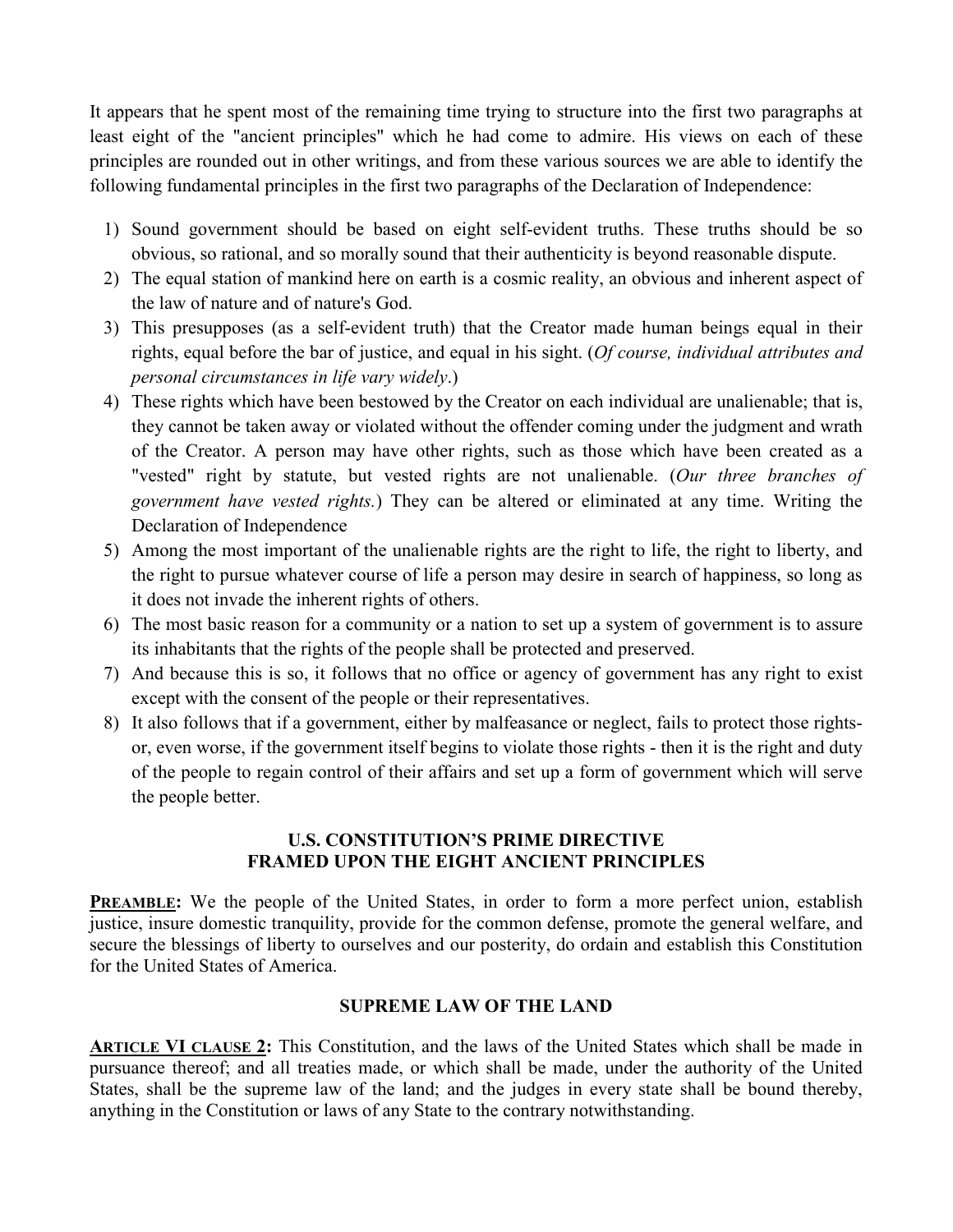### **BOUND BY OATH**

**ARTICLE VI CLAUSE 2:** The Senators and Representatives before mentioned, and the members of the several state legislatures, and all executive and judicial officers, both of the United States and of the several states, shall be bound by oath or affirmation, to support this Constitution;

The purpose of a written constitution is entirely defeated if, in interpreting it as a legal document, its provisions are manipulated and worked around so that the document means whatever the manipulators wish. Jefferson recognized this danger and spoke out constantly for careful adherence to the Constitution as written, with changes to be made by amendment, not by tortured and twisted interpretations of the text.

#### **JEFFERSON ON SLAVERY**

If you want to destroy the heart and soul of America you must first assassinate the reputation of Thomas Jefferson, without which there would be no America. Ever since I can remember I've heard destructive statements such as: "Jefferson's remarkable declaration was an enigma**."**

Warren Throckmorton an associate professor of psychology and co-author with Dr. Michael Coulter of "Getting Jefferson Right," wrote: "*Jefferson proclaimed that all men were created equal and possessed natural rights. However, as Jefferson wrote those words, he owned slaves whose natural rights were not respected nor protected. Not long after he wrote the Declaration of Independence, his views on race became the basis for the movement to deport freed blacks to Africa or the West Indies. Jefferson bought and sold slaves throughout his adult life. He even sent bounty hunters after runaway slaves. Some Christian writers, such as David Barton, claim that Virginia law prevented Jefferson from freeing his slaves. However, this is not true*;"

Jefferson proclaimed that all men were created equal and possessed natural rights. However, as Jefferson wrote those words, he owned slaves whose natural rights were not respected nor protected. Not long after he wrote the Declaration of Independence, his views on race became the basis for the movement to deport freed blacks to Africa or the West Indies. Jefferson bought and sold slaves throughout his adult life. He even sent bounty hunters after runaway slaves. Some Christian writers, such as David Barton, claim that Virginia law prevented Jefferson from freeing his slaves. However, this is not true;"<sup>2</sup>

LIES! LIES! LIES! LIES! And let us not forget these peoples' most useful tool claiming sexual deviancy against their victims. You can find a powerful argument in support of Jefferson's character and witness as to where these lies came from by the people who knew Jefferson in the book "The Real Thomas Jefferson" Chapter 18 titled "A Season of Slander" [found at www.nccs.net]. And, it seems that every documentary and historian seems to regurgitate the lies. These People are enemies of America determined to destroy the heart and soul of America, we know this to be true because it is impossible to research Jefferson and not see how he struggled at every opportunity in his career to legalize emancipation in Virginia and extinguish slavery in America, he also stated that America will suffer the consequence of this sin at some future time.

 2 Warren Throckmorton | Topic: American History & Presidents, http://www.visionandvalues.org/2012/07/thomas-jefferson-americanenigma/.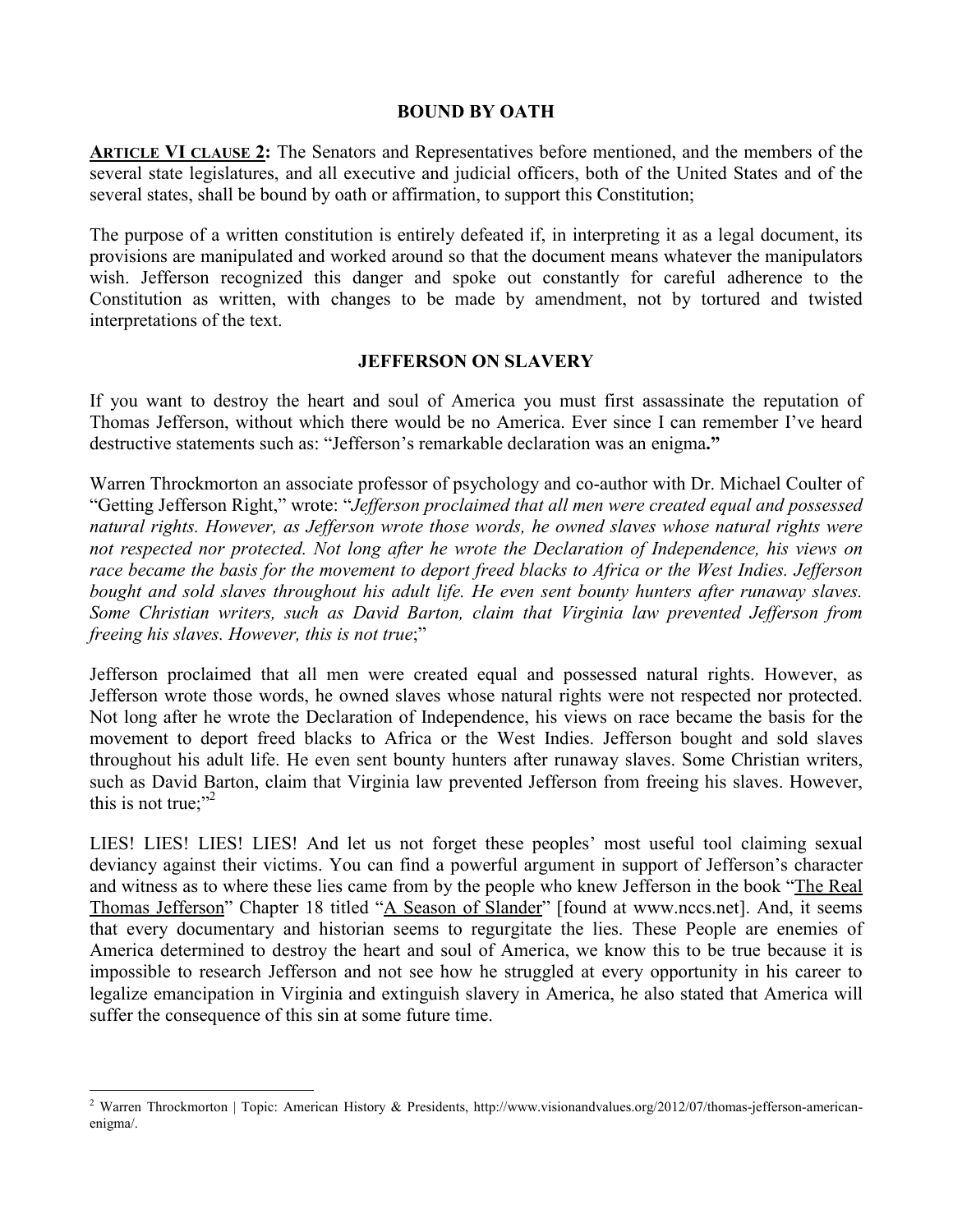The following are some excerpts from the book "The Real Thomas Jefferson" Chapter 18 titled " $\underline{A}$ Season of Slander" **-** The Republican administration, despite its popularity with the masses, was subjected to a steady barrage of criticism by the Federalist press throughout Jefferson's two terms. The vilest attacks on the President himself, however, came from an unexpected source.

**Callender's Calumnies -** One of the victims of the Sedition Act who was pardoned by President Jefferson in 1801 was James Thomson Callender, a Republican journalist who had been an unrelenting critic of the Federalists during the last presidential campaign. But Callender wanted more than a pardon: later that year he plainly told James Madison, the new Secretary of State, that he hoped to be appointed postmaster in Richmond, Virginia. When it became clear that he was not going to be offered any government post, the embittered Callender sought revenge by going to work for a Federalist newspaper in Richmond. In March 1802, he began publishing various charges against Republican leaders in Congress and certain members of the Cabinet. By autumn he was training his guns on the President.

Callender has been described as "the most unscrupulous scandalmonger of the day, ... a journalist who stopped at nothing and stooped to anything .... [He] was not an investigative journalist; he never bothered to investigate anything. For him, the story, especially if it reeked of scandal, was everything; truth, if it stood in his way, was summarily mowed down." True to his style, he fabricated a series of scandalous stories about Jefferson's personal life, the ugliest of which charged him with having fathered several children by a mulatto slave at Monticello, a young woman named Sally Hemings. Although Callender had never gone near Jefferson's estate, he alleged that this was common knowledge in the neighboring area. He included many lurid details of this supposed illicit relationship among the "entertaining facts" he created for his readers, even inventing the names of children whom "Dusky Sally" had never borne.

Other Federalist editors took up these accusations with glee, and Callender's stories spread like wildfire from one end of the country to the other-sometimes expanded and embellished by subsequent writers. The President was charged with other evils as well; the torrent of slander never seemed to let up. As one biographer has written, "He suffered open personal attacks which in severity and obscenity have rarely if ever been matched in presidential history in the United States."

**Why Are These Libels Allowed? -** Like other men, Jefferson was sensitive to these false accusations. Years earlier he had written, "My great wish is to go on in a strict but silent performance of my duty, to avoid attracting notice, and to keep my name out of newspapers, because I find the pain of a little censure, even when it is unfounded, is more acute than the pleasure of much praise." Even before entering the presidency he felt he was being "used as the property of the newspapers, a fair mark for every man's dirt." And now that he was subjected almost daily to fresh doses of venom from Federalist penmen, he sorely lamented "the malignant perversions of those who make every word from me a text for new misrepresentations and calumnies."

Publicly, however, he made no response to these unscrupulous attacks. "I should have fancied myself half guilty," he said, "had I condescended to put pen to paper in refutation of their falsehoods, or drawn to them respect by any notice from myself." Nor did he use the channels of civil authority to silence his accusers. True to the declarations he had made in his inaugural address and elsewhere, he defended his countrymen's right to a free press. The Baron Alexander von Humboldt, a famous German explorer and scientist, learned the depth of Jefferson's commitment to this principle when he visited the city of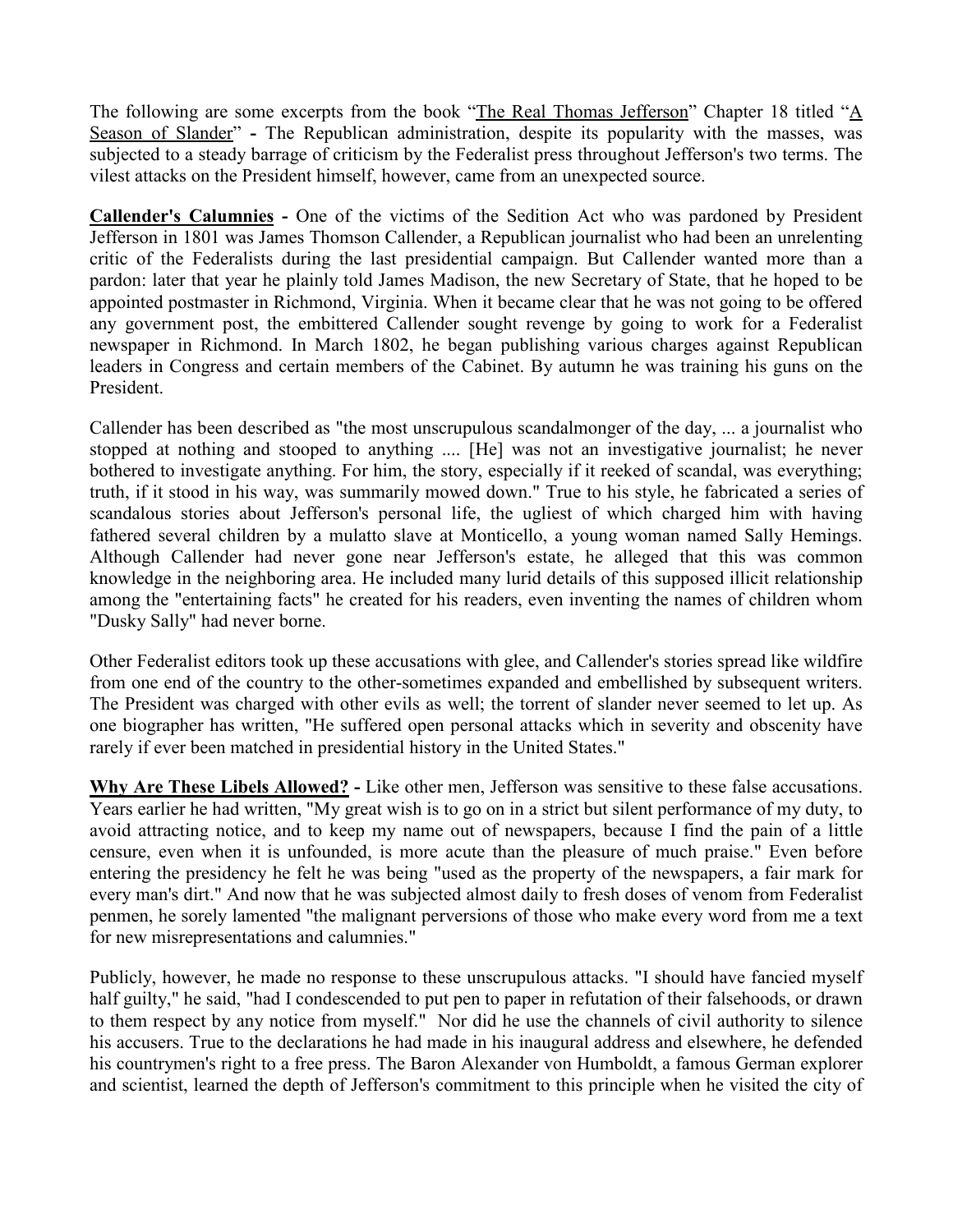Washington in the summer of 1804. Calling at the Executive Mansion one morning, Humboldt was invited to meet with the President in the Cabinet room.

As he sat by the table, among the newspapers that were scattered about he perceived one that was always filled with the most virulent abuse of Mr. Jefferson, calumnies the most offensive, personal as well as political. "Why are these libels allowed?" asked the Baron, taking up the paper. "Why is not this libelous journal suppressed, or its editor at least fined and imprisoned?"

Mr. Jefferson smiled, saying, "Put that paper in your pocket, Baron, and should you hear the reality of our liberty [or] the freedom of our press questioned [in Europe], show this paper and tell where you found it." Jefferson's grandson, Thomas Jefferson Randolph, described the calm perspective with which the President viewed these slanders:

In speaking of the calumnies which his enemies had uttered against his public and private character with such unmitigated and untiring bitterness, he said that he had not considered them as abusing him; they had never known him. They had created an imaginary being clothed with odious attributes, to whom they had given his name; and it was against that creature of their imaginations they had levelled their anathemas (abominations).

Not only did Jefferson remain silent about the sensational accusations of James Callender and likeminded journalists, but he also instructed the members of his Cabinet to do the same. The Federalist press continued its harassment throughout Jefferson's presidency, but this unsavory effort lost much of its momentum after July 1803-the month Callender drowned himself in the James River.

In a conversation with an  $19<sup>th</sup>$  century biographer Henry Randall, Jefferson's oldest grandson Thomas Jefferson Randolph confirmed what others close to the family had already disclosed: that Sally Hemings was actually the mistress of Jefferson's nephew Peter Carr, and that their connection was perfectly notorious at Monticello.

Thomas Jefferson was born to a slave-owning family, in 1767 at age 24 Jefferson inherited 5,000 acres of land and 52 slaves from his father. In 1774, Jefferson inherited two plantations and 135 more slaves from his father-in-law, John Wayles, who had been directly involved in the importation of enslaved Africans into Virginia. This practice was not prohibited until 1778, by an act drafted by Jefferson himself.

As chairman of the committee that drafted the Declaration of Independence, Jefferson wrote a paragraph condemning slavery in his first draft of the Declaration. He included this paragraph in his list of complaints against King George III. Before the final version of the Declaration was adopted, this paragraph was deleted. "*He* [King George III] *has waged cruel war against human nature itself, violating its most sacred rights of life liberty in the persons of a distant people who never offended him, captivating carrying them into slavery in another hemisphere, or to incur miserable death in their transportation thither. This piratical warfare, the opprobrium of infidel powers, is the warfare of the CHRISTIAN king of Great Britain determined to keep open a market where MEN should be bought sold, he has prostituted his negative for suppressing every legislative attempt to prohibit or to restrain this execrable commerce*."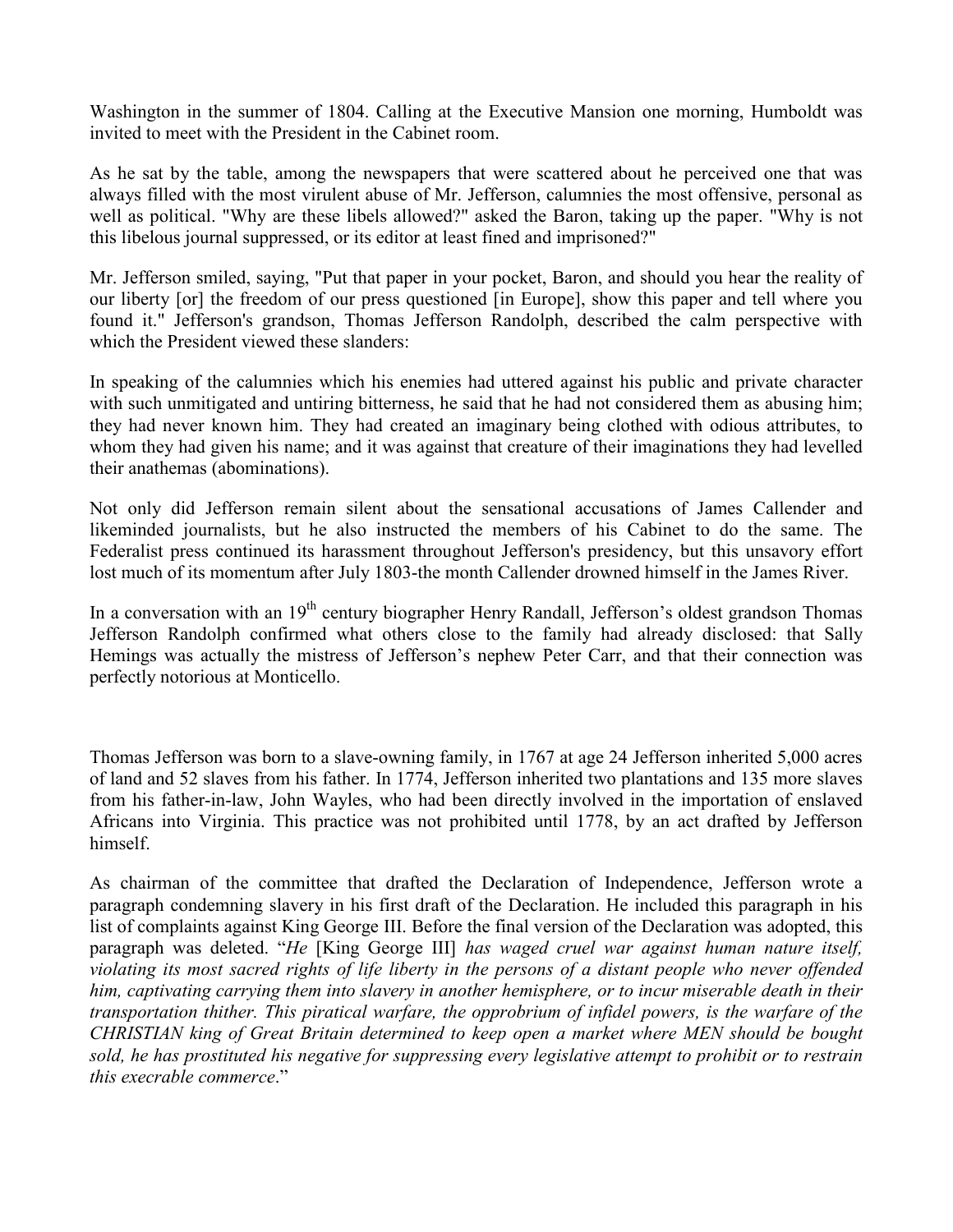"*My opinion has ever been that, until more can be done for them, we should endeavor, with those whom fortune has thrown on our hands, to feed and clothe them well, protect them from ill usage, require such reasonable labor only as is performed voluntarily by freemen, and be led by no repugnancies to abdicate them, and our duties to them*." --Thomas Jefferson, 1814

"*Nothing would induce me to put my Negroes out of my own protection,"* Jefferson wrote in 1820. Like many of his contemporaries in Virginia, he held paternalistic views of his human property, feeling responsible for their welfare while doubting their ability to succeed in a free white world. Jefferson had strong scruples against selling slaves, while freeing "*persons whose habits have been formed in slavery*," he said, "*is like abandoning children*."

Jefferson's character had to be destroyed in order for the New World Order that was already entrenched in the creation of our government as early as 1776 to take a foothold and by 1792 Hamilton who already had strong ties to the foreign bankers was already advocating for a National bank at which time Jefferson saw Hamilton as a threat to liberty because he knew that a central bank would destroy America, and it was likely that the foreign bankers, already chomping at the bit, started the aforesaid "Season of Slander" against Jefferson when he became President.

It was Jefferson who discovered Americas Freedom formula. He rediscovered Natural Law a/k/a Common Law and the government structure we have today. Jefferson served as minister to France and was out of the country during the Constitutional Convention and the writings of the antifederalist papers that resulted in the Bill of Rights and corresponded with James Madison concerning the same. Antifederalist opposed the creation of a stronger U.S. federal government and which later opposed the ratification of the 1787 Constitution. The previous constitution, called the Articles of Confederation, gave state governments more authority. Led by Patrick Henry of Virginia, Anti-Federalists worried, among other things that the position of president, then a novelty, might evolve into a monarchy. Though the Constitution was ratified and supplanted the Articles of Confederation, Anti-Federalist influence helped lead to the passage of the United States Bill of Rights where we read in the Preamble:

*THE Conventions of a number of the States, having at the time of their adopting the Constitution, expressed a desire, in order to prevent misconstruction or abuse of its powers, that further declaratory and restrictive clauses should be added: And as extending the ground of public confidence in the Government, will best ensure the beneficent ends of its institution*.

On December 7, 1787 five states Delaware, Pennsylvania, New Jersey, Georgia, and Connecticut ratified it in quick succession. However, other states, especially Massachusetts, opposed the document, as it failed to reserve undelegated powers to the states and lacked constitutional protection of basic political rights, such as freedom of speech, religion, and the press. In February 1788, a compromise was reached under which Massachusetts and other states would agree to ratify the document with the assurance that amendments would be immediately proposed. The Constitution was thus narrowly ratified in Massachusetts, followed by Maryland and South Carolina. On June 21, 1788, New Hampshire became the ninth state to ratify the document, and it was subsequently agreed that government under the U.S. Constitution would begin on March 4, 1789. In June, Virginia ratified the Constitution, followed by New York in July

On September 25, 1789, the first Congress of the United States adopted 12 amendments to the U.S. Constitution–the Bill of Rights–and sent them to the states for ratification. Ten of these amendments were ratified in 1791. In November 1789, North Carolina became the 12th state to ratify the U.S.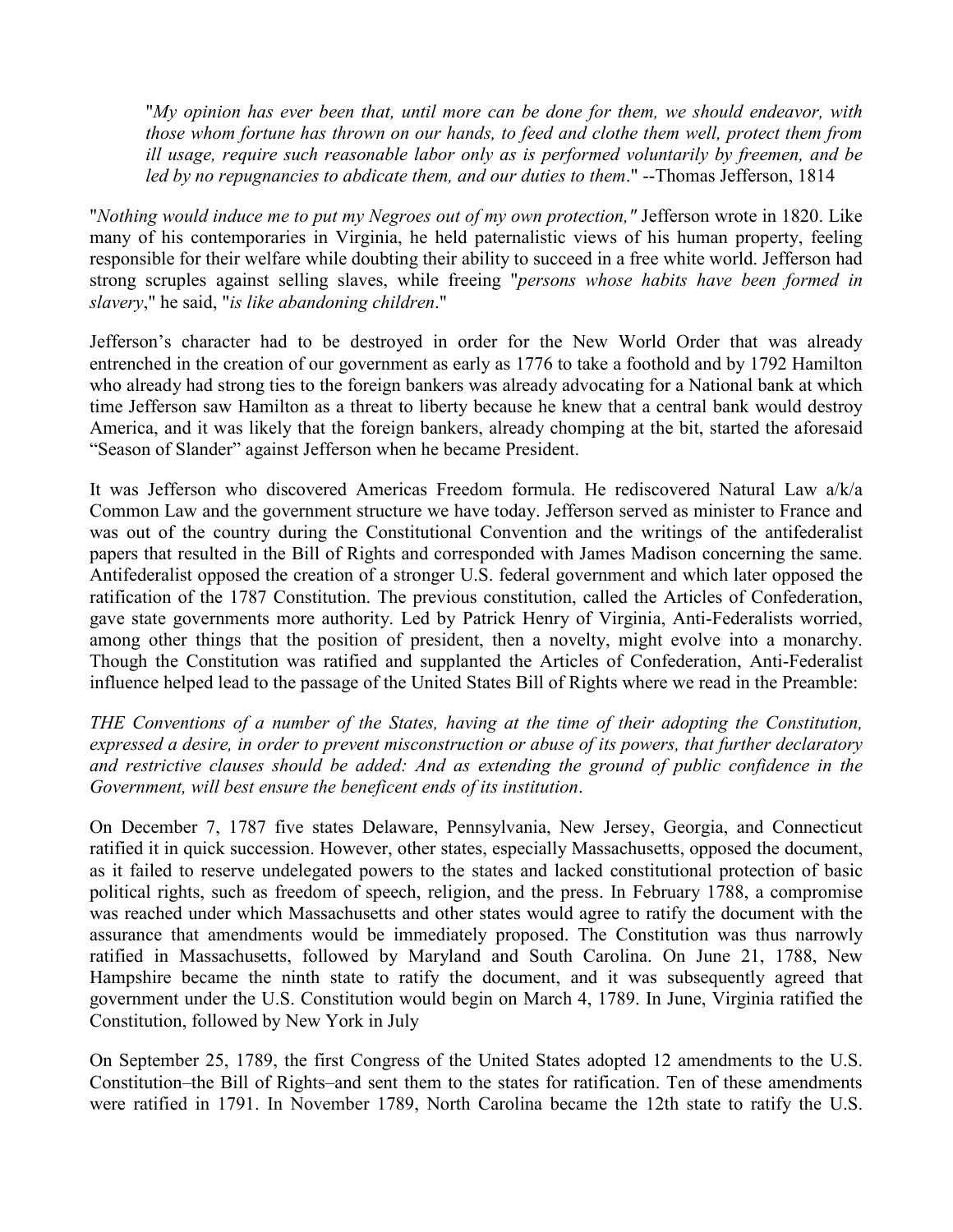Constitution. Rhode Island, which opposed federal control of currency and was critical of compromise on the issue of slavery, resisted ratifying the Constitution until the U.S. government threatened to sever commercial relations with the state. On May 29, 1790, Rhode Island voted by two votes to ratify the document, and the last of the original 13 colonies joined the United States. Today the U.S. Constitution is the oldest written constitution in operation in the world.

The first act of Jefferson's political career, as noted earlier, was an attempt to make it legal for slave owners in Virginia to emancipate their slaves. That bill was rejected, as was the condemnation of slavery in his original draft of the Declaration of Independence. His labors in this cause finally met with some success in 1778, when he introduced a bill in the Virginia House of Delegates to prevent the further importation of slaves into the state. The proposal was approved, but he recognized that it only "stopped the increase of the evil by importation, leaving to future efforts its final eradication."<sup>3</sup> It was Jefferson's desire to open the way for this "final eradication" the very next year, when his committee submitted their proposals for the revision of Virginia's legal code. However, he ascertained through conversations with his colleagues that the legislature was not yet prepared to consider such a progressive step so he calculated another strategy. The bill on the subject of slaves was a mere digest of the existing laws respecting them, without any intimation of a plan for a future and general emancipation. It was thought better that this should be kept back, and attempted only by way of amendment whenever the bill should be brought on.<sup>4</sup>

But when the bill did come up for debate, Jefferson was unable to get his amendment passed. "*It was found that the public mind would not yet bear the proposition .... Yet the day is not distant when it must bear and adopt it*," he wrote, "*or worse will follow. Nothing is more certainly written in the book of*  fate than that these people are to be free."<sup>5</sup> Jefferson would be heard from again on the issue of slavery.

**"HEAVEN WAS SILENT IN THAT AWFUL MOMENT!"** The vast area between the Appalachians and the Mississippi River had long been claimed by several of the original states, but the recent cession of these claims placed the area under the control of Congress. In early 1784, Jefferson was appointed chairman of a committee to settle the many land disputes which had arisen and to prepare a plan for the government of this western region. Jefferson himself drafted the report, known to history as the Ordinance of 1784. According to one scholar, the plan "ranked second in importance only to the Declaration of Independence among Jefferson's state papers<sup>6</sup>. This document, which reprinted, together with preliminary drafts, in Boyd 6:603-15 became the basis for the famous Northwest Ordinance of 1787. It provided for the creation of self-governing territories that would eventually be admitted to the Union on terms of full equality with the original states. It was a bold and brilliant concept, one that would ultimately have a tremendous influence on the westward expansion of the United States.!"

But Congress rejected a very significant element in Jefferson's report on the western territories. He had included in his bill a clause barring slavery in any of these territories after the year 1800-a measure which might have averted the Civil War<sup>7</sup> but this proposal was defeated by one vote. Jefferson lamented:

<sup>&</sup>lt;sup>3</sup> Autobiography (1821), Bergh 1:56

 $4$  Ibid. p.72

<sup>5</sup> Ibid

<sup>6</sup> Malone, Dictionary of American Biography, 10:21; see also Chi nard, Thomas Jefferson: The Apostle of Americanism, p. 147.

<sup>&</sup>lt;sup>7</sup> Malone, Jefferson the Virginian, p. 414; Richard B. Morris, The American Revolution Reconsidered (New York: Harper & Row, 1967), p. 73.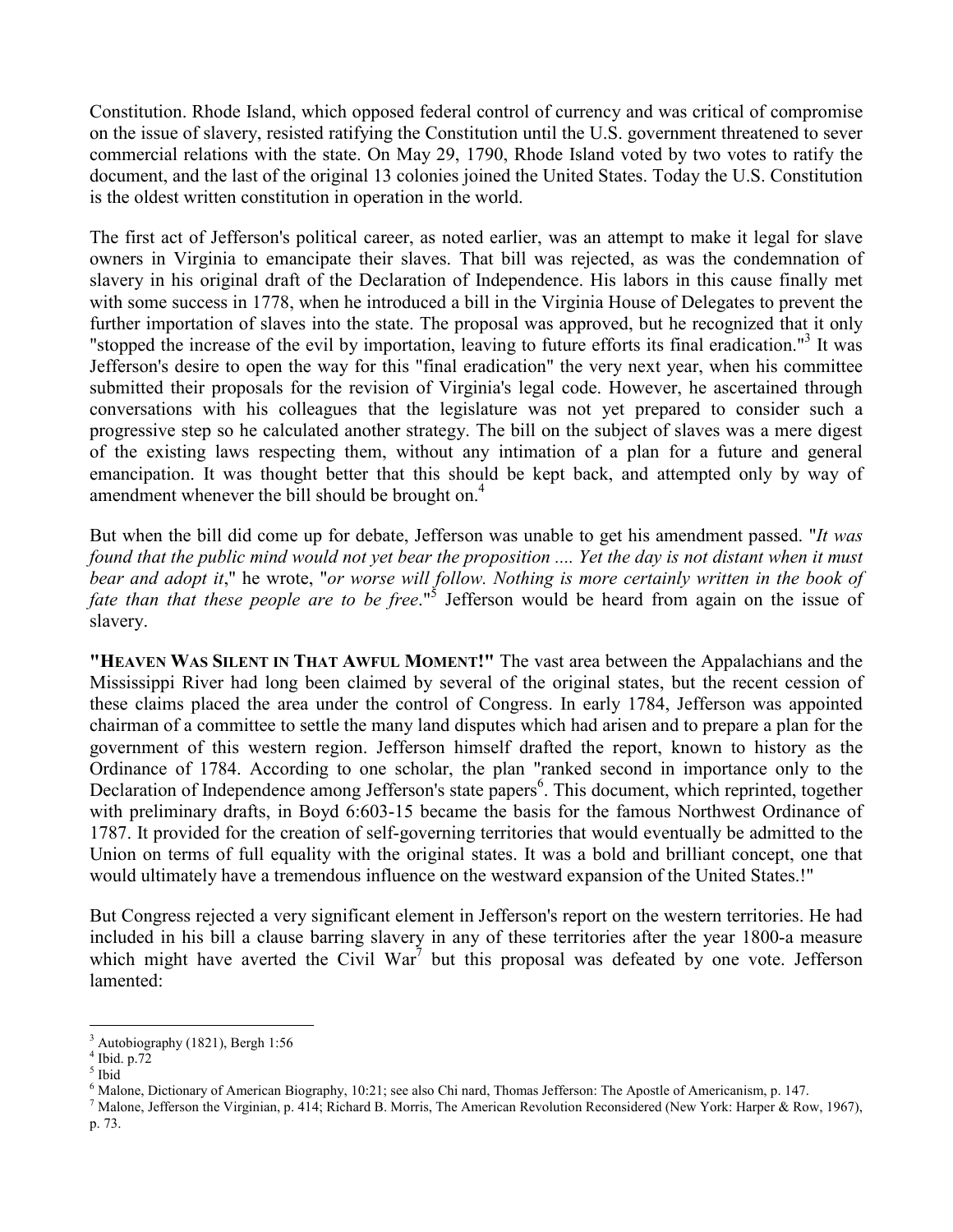"*The voice of a single individual ... would have prevented this abominable crime from spreading itself over the new country. Thus we see the fate of millions unborn hanging on the tongue of one man, and Heaven was silent in that awful moment! But it is to be hoped it will not always be silent, and that the*  friends to the rights of human nature will in the end prevail.<sup>8</sup>"

Yet he worried about what might have to take place before this victory for "*the rights of human nature*" could be secured. Jefferson had actually advocated this idea eight years earlier. His proposed new Virginia constitution contained a provision that any future colonies established from Virginia's western domain would be "*free and independent of this colony and of all the world*."<sup>9</sup>

"*I tremble for my country when I reflect that God is just; that His justice cannot sleep forever; that considering numbers, nature, and natural means only, a revolution of the wheel of fortune, an exchange of situation, is among possible events; [and] that it may become probable by supernatural interference! The Almighty has no attribute which can take side with us in such a contest.*"<sup>10</sup> -- Thomas Jefferson

Always an optimist in the end, however, Jefferson noted the next year that "*the cause of emancipation was gaining daily recruits from the influx into office of young men, grown and growing up. These have sucked in the principles of liberty, as it were, with their mother's milk; and it is to them I look with anxiety to turn the fate of this question*."<sup>11</sup>

The Theory of Government borrowed from John Locke, holds that "*the only purpose of government, and its only competence, is to protect private property. If it presumes to go beyond that function it is guilty of misfeasance; if it fails to perform that function it is derelict in its duty*." In Federalist Paper number ten Madison writes: "*The first object of government is the protection of the diversity in the faculties of men, from which the rights of private property originate*." From that theory, despite their willingness to make compromises, the Founding Fathers never deviated.

Jefferson said: "*Common sense [is] the foundation of all authorities, of the laws themselves, and of their construction*. <sup>12</sup> *The Constitution on which our Union rests, shall be administered by me [as President] according to the safe and honest meaning contemplated by the plain understanding of the people of the United States at the time of its adoption--a meaning to be found in the explanations of those who advocated, not those who opposed it, and who opposed it merely lest the construction should be applied which they denounced as possible*. <sup>13</sup> *I do then, with sincere zeal, wish an inviolable preservation of our present federal Constitution, according to the true sense in which it was adopted by the States, that in which it was advocated by its friends, and not that which its enemies apprehended, who therefore became its enemies*."<sup>14</sup>

"*Where powers are assumed which have not been delegated, a nullification of the act is the rightful remedy.<sup>15</sup> [The States] alone being parties to the [Federal] compact... [are] solely authorized to judge in the last resort of the powers exercised under it, Congress being not a party but merely the creation* 

 8 TJ to Jean Nicolas Demeunier (22 June 1786), Boyd 10:58.

<sup>9</sup> Boyd 1:353, 363

 $10^{10}$  Noles on the Siale of Virginia (1782), Bergh 2:227

<sup>&</sup>lt;sup>11</sup> TJ to Dr. Richard Price ( $\tilde{7}$  Aug. 1785), Bergh 5:56

<sup>&</sup>lt;sup>12</sup> Thomas Jefferson: Batture at New Orleans, 1812. ME 18:92.

<sup>&</sup>lt;sup>13</sup> Thomas Jefferson: Reply to Address, 1801. ME 10:248.

<sup>&</sup>lt;sup>14</sup> Thomas Jefferson to Elbridge Gerry, 1799. ME 10:76.

<sup>&</sup>lt;sup>15</sup> Thomas Jefferson: Draft Kentucky Resolutions, 1798. ME 17:386.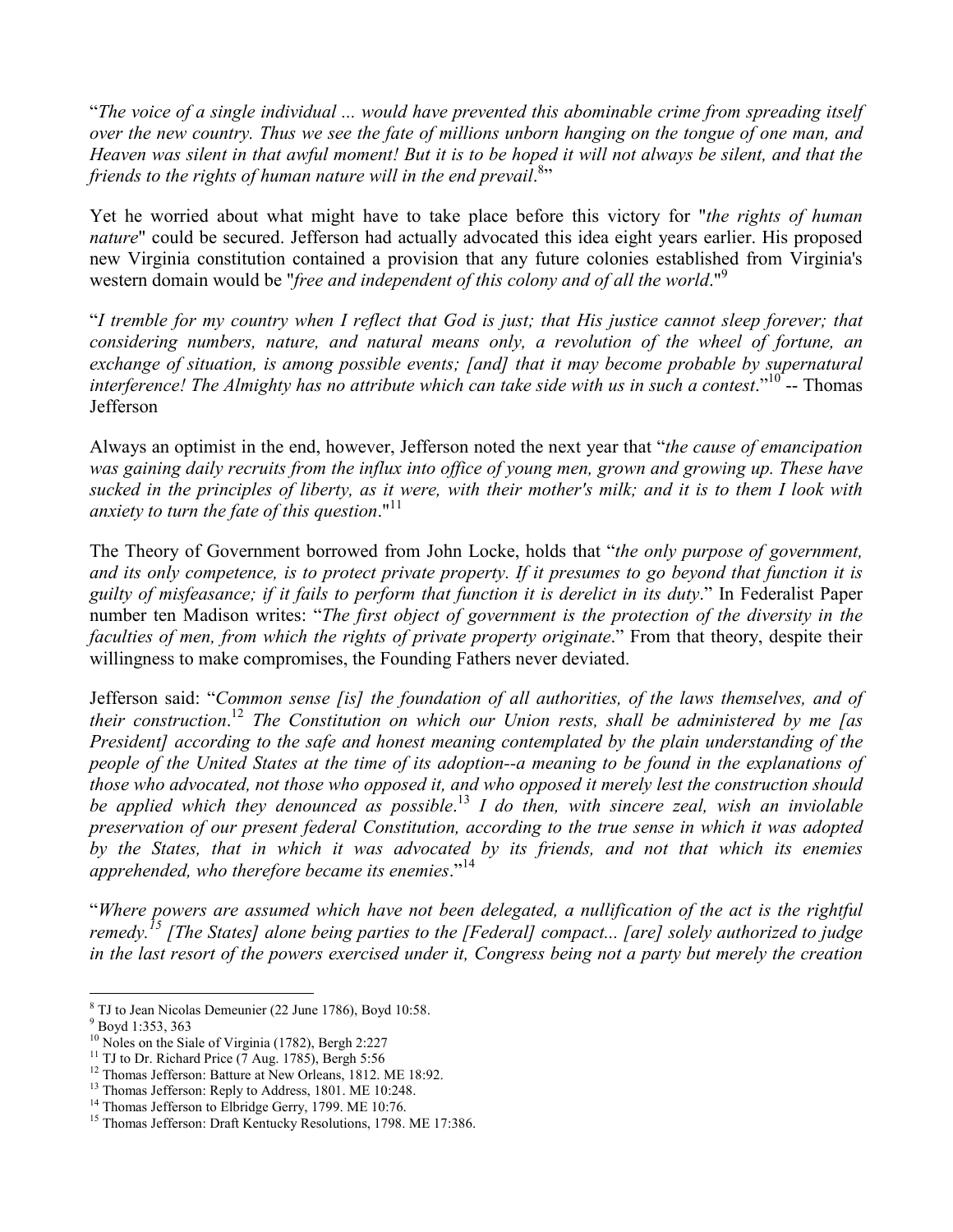*of the compact and subject as to its assumptions of power to the final judgment of those by whom and for whose use itself and its powers were all created and modified*. <sup>16</sup> *The government created by this compact was not made the exclusive or final judge of the extent of the powers delegated to itself, since that would have made its discretion and not the Constitution the measure of its powers; but... as in all other cases of compact among powers having no common judge, each party has an equal right to judge for itself, as well of infractions as of the mode and measure of redress*."<sup>17</sup>

In Federalist Paper number Forty-five Madison writes: "*The powers delegated by the proposed Constitution to the federal government are few and defined. Those which remain in the State governments are numerous and indefinite. The former will be exercised principally on external objects, as war, peace, negotiation and foreign commerce; with which last part the power of taxation will, for the most part, be connected. The powers reserved to the several States will extend to all the objects which, in the ordinary course of affairs, concern the lives, liberties and properties of the people, and the internal order, improvement and prosperity of the State*." *The operations of the federal government will be most extensive in times of war and danger; those of the State governments in times of peace and security. As the former periods will probably bear a small proportion to the latter, the State governments will here enjoy another advantage over the federal government.*"

Once the Constitution was written, it needed to be approved by the states to become law. Many state delegates worried that even with the concepts of federalism and dual sovereignty in the document, it was still too ambiguous and could someday be interpreted to give the federal government too much power. To calm these fears, the Bill of Rights was added to further limit the federal scope.

All of these checks were needed because the federal government will never check its own power. If left unattended, as the People have done via constitutional ignorance it will naturally move toward centralization to enhance its own authority. That is why the founders created a federal system of government based on dual sovereignty, along with the Bill of Rights to place as much power as possible into the hands of the states and the people. That is also why it is so important for states to assert their sovereignty and question or resist federal laws that they believe are unconstitutional.

Thomas Jefferson believed that the most important protector of individual liberty was "the support of the state governments in all their rights, as the most competent administrations for our domestic concerns and the surest bulwarks against anti-republican tendencies." Without states' rights, the people are no longer sovereign. When this happens, the federal government becomes the master, not the servant, of the people. This is exactly what the founders worked so hard to prevent via:

BILL OF RIGHTS PREAMBLE: "…*THE Conventions of a number of the States, having at the time of their adopting the Constitution, expressed a desire, in order to prevent misconstruction or abuse of its powers, that further declaratory and restrictive clauses should be added: And as extending the ground of public confidence in the Government, will best ensure the beneficent ends of its institution*…"

The Anti-Federalists believed in more rights for the individual than for the state, asserting that the biggest threat to freedom was a powerful federal government. They believed that even the balance of power between the three branches of government was not enough to prevent the government from becoming tyrannical. These works played an important role in the passage of the US Bill of Rights that

 $\overline{a}$ 

<sup>&</sup>lt;sup>16</sup> Thomas Jefferson: Draft Kentucky Resolutions, 1798. ME 17:387.

<sup>&</sup>lt;sup>17</sup> Thomas Jefferson: Draft Kentucky Resolutions, 1798. ME 17:380.